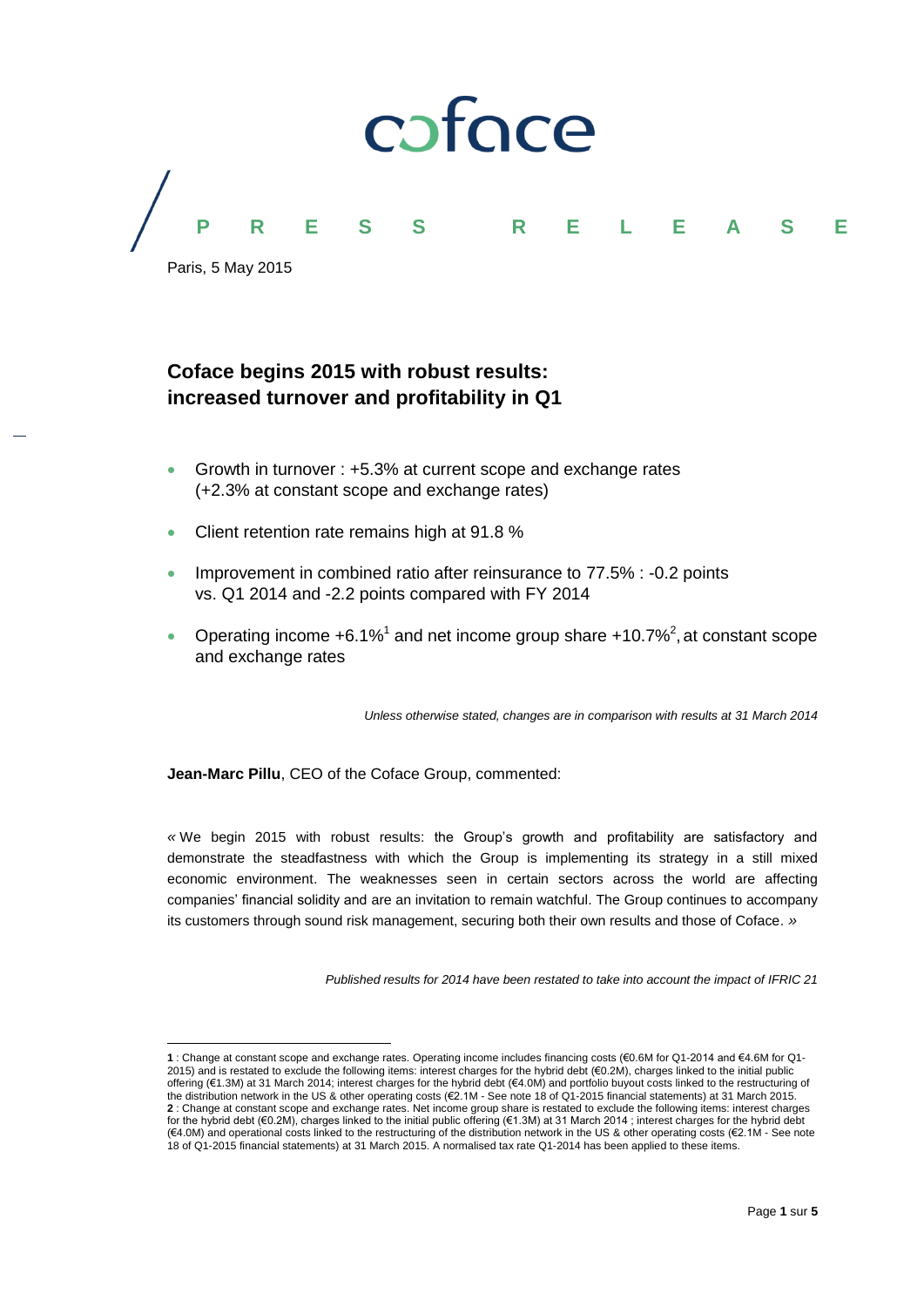

# **Key figures as at 31 March 2015**

The board of directors of Coface SA examined the consolidated financial statements for the period ending 31 March 2015 during its meeting on 5 May 2015. Data relating to the first three months of 2015 have been reviewed by the Audit Committee.

| Income statement items - in $\notin M$                                                      | Q1-2014<br>published | Q1-2014<br>*restated IFRIC 21 | Q1-2015  | Change<br>Q1-2014 restated<br><b>IFRIC 21 vs. T1-2015</b> | Change<br>on a like-for-like<br>basis <sup>3</sup> |
|---------------------------------------------------------------------------------------------|----------------------|-------------------------------|----------|-----------------------------------------------------------|----------------------------------------------------|
| <b>Consolidated turnover</b>                                                                | 370                  | 370                           | 389      | 5.3%                                                      | 2.3%                                               |
| of which earned premiums                                                                    | 287                  | 287                           | 307      | 6.8%                                                      | 2.9%                                               |
| Underwriting income after reinsurance<br>Investment income net of expenses                  | 46<br>9              | 45<br>9                       | 50<br>13 | 10.6 %<br>42.7 %                                          |                                                    |
| Operating income                                                                            | 53                   | 53                            | 61       | 15.0%                                                     |                                                    |
| Operating icome,<br>excluding restated items <sup>4</sup>                                   | 54                   | 54                            | 62       | 15.7 %                                                    | 6.1%                                               |
| Net income (group share)<br>Net income (group share), excluding restated items <sup>5</sup> | 37<br>38             | 36<br>37                      | 40<br>45 | 11.3%<br>20.0%                                            | $-0.6%$<br>10.7 %                                  |

| Key ratios                              | Q1-2014 | Q1-2014* | Q1-2015 | Change<br>Q1-2014 restated<br><b>IFRIC 21 vs. T1-2015</b> |  |
|-----------------------------------------|---------|----------|---------|-----------------------------------------------------------|--|
| Loss ratio before reinsurance           | 52.3%   | 52.3%    | 49.8%   | $-2.5$ pts                                                |  |
| Cost ratio after reinsurance            | 25.0%   | 25.4%    | 27.7%   | $+2.3$ pts                                                |  |
| <b>Combined ratio after reinsurance</b> | 77.3%   | 77.7%    | 77.5%   | $-0.2$ pts                                                |  |

| Balance sheet items - in $\notin M$ | 31/12/2014 | 31/12/2014* | 31/03/2015 | Change Q1-2014<br>restated IFRIC 21 vs.<br>T1-2015 |
|-------------------------------------|------------|-------------|------------|----------------------------------------------------|
| Total equity (group share)          | 1 7 2 4    | 1 725       | 1819       | $+5.5%$                                            |

**<sup>3</sup>** : At constant scope and exchange rates.

 $\overline{a}$ 

**4** : Operating income includes financing costs (€0.6M for Q1-2014 and €4.6M for Q1-2015) and is restated to exclude the following items: interest charges for the hybrid debt (€0.2M), charges linked to the initial public offering (€1.3M) at 31 March 2014; interest charges for the hybrid debt (€4.0M) portfolio buyout costs linked to the restructuring of the distribution network in the US and other

operating costs (€2.1M - See note 18 of Q1-2015 financial statements) at 31 March 2015.<br>**5** : Net income group share is restated to exclude the following items: interest charges for the hybrid debt (€0.2M), charges linked initial public offering (€1.3M) at 31 March 2014 ; interest charges for the hybrid debt (€4.0M) and operational costs linked to the restructuring of the distribution network in the US & other operating costs (€2.1M - See note 18 of Q1-2015 financial statements) at 31 March 2015. A normalised tax rate Q1-2014 has been applied to these items.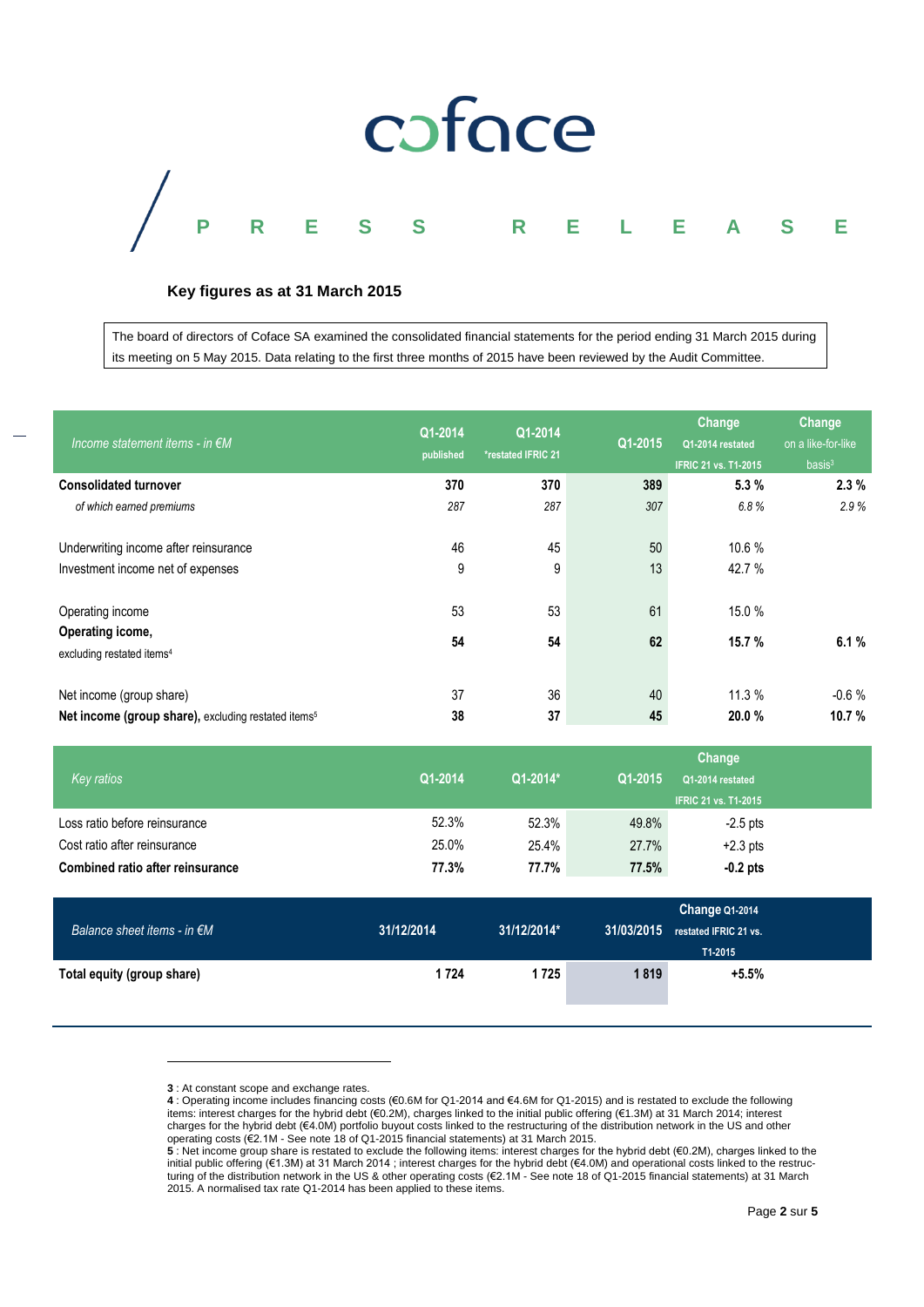

#### **1. Turnover**

In the first quarter of 2015, Coface registered a turnover of 389.6 million euros, up 5.3% compared with the first quarter of 2014 (+2.3% at constant scope and exchange rates).

This further increase demonstrates the impact of initiatives undertaken to boost Coface's commercial performance over the last two years.

The Group continues to experience good growth in emerging markets and North America. The more mature economies are still subject to strong competitive pressures.

Client retention remains at a high  $91.8\%$ <sup>6</sup> level for the first quarter of 2015.

| Turnover in €M               | Q1-2014 | Q1-2015 | <b>Change</b> | Change on a<br>like-for-like<br>basis <sup>7</sup> |
|------------------------------|---------|---------|---------------|----------------------------------------------------|
| <b>Western Europe</b>        | 122.4   | 119.9   | $-2.1%$       | $-3.9%$                                            |
| <b>Northern Europe</b>       | 93.6    | 91.3    | $-2.4%$       | $-0.9%$                                            |
| Mediterranean & Africa       | 58.1    | 65.9    | $+13.4%$      | $+11.3%$                                           |
| <b>North America</b>         | 27.0    | 33.8    | $+25.2%$      | $+5.2%$                                            |
| <b>Central Europe</b>        | 28.6    | 28.4    | $-0.8%$       | $-0.9%$                                            |
| Asia Pacific                 | 20.7    | 28.1    | $+36.0%$      | $+17.7%$                                           |
| <b>Latin America</b>         | 19.6    | 22.2    | $+13.0%$      | $+15.1%$                                           |
| <b>Consolidated turnover</b> | 370.0   | 389.6   | $+5.3%$       | $+2.3%$                                            |

## **2. Results and financial solidity**

The Group is managing its combined ratio well: at 77.5%, this showed an improvement of 0.2 points compared with the first quarter of 2014 and of 2.2 points compared with the full year 2014.

Despite numerous areas of weakness affecting the macroeconomic environment, and in the emerging markets in particular, Coface's loss ratio before reinsurance remains under control at 49.8%, down by 2.5 points compared with the first quarter of 2014 and by 0.6 points compared with the ratio recorded for the full year 2014.

l

*Published results for 2014 have been restated to take into account the impact of IFRIC 21*

**<sup>6</sup>** : Retention measured at 31 March 2015.

**<sup>7</sup>** : At constant scope and exchange rates.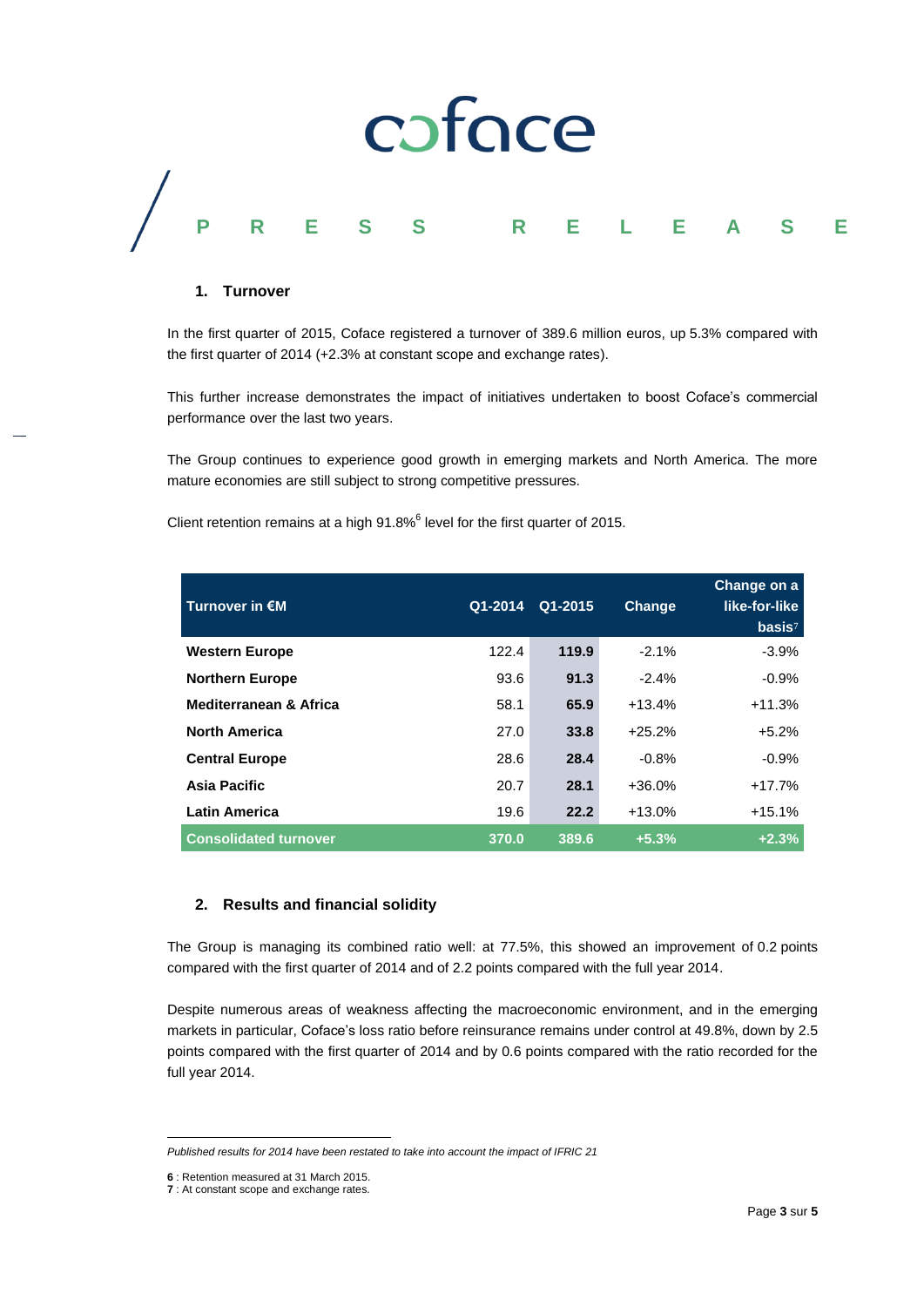# coface **PRESS R E L E A S E**

The Group's cost ratio after reinsurance was 27.7%, up 2.3 points compared with the first quarter of 2014 – an increase which correlates directly with the growth in turnover in emerging markets, where the majority of sales are handled through brokers or partners. The cost ratio, moreover, improved by 1.6 points compared with the full year 2014.

Operating income<sup>8</sup> rose by 6,1% to 62 million euros and net income (group share) by 10.7% to 45 million euros, excluding restated items<sup>9</sup>.

The Group strengthened its equity. At 31 March 2015, total equity stood at 1 819.5 million euros<sup>10</sup>. The increase is mainly due to positive net income of 40.3 million euros and the increase in revaluation reserves for available-for-sale financial assets and in conversion reserves.

### **3. Outlook**

l

The timid recovery observed in the world economy in 2014 was confirmed in the first quarter of 2015 and is expected to continue over the rest of the year. However, this recovery is subject to some head winds. While activity remains dynamic in the US and is accelerating in the Euro zone, growth in emerging markets is slowing, and a certain number of emerging countries are experiencing generalised or sectorspecific difficulties. In this context, Coface will continue to implement its profitable growth model which combines commercial dynamism – based on innovation, multi-channel distribution and an extensive international presence – with prudent risk management, in order to help companies grow as safely as possible.

Page **4** sur **5**

*Published results for 2014 have been restated to take into account the impact of IFRIC 21*

**<sup>8</sup>** : Operating income includes financing costs (€0.6M for Q1-2014 and €4.6M for Q1-2015) and is restated to exclude the following items: interest charges for the hybrid debt (€0.2M), charges linked to the initial public offering (€1.3M) at 31 March 2014; interest charges for the hybrid debt (€4.0M) portfolio buyout costs linked to the restructuring of the distribution network in the US and other operating costs (€2.1M - See note 18 of Q1-2015 financial statements) at 31 March 2015.

**<sup>9</sup>** : Net income group share is restated to exclude the following items: interest charges for the hybrid debt (€0.2M), charges linked to the initial public offering (€1.3M) at 31 March 2014 ; interest charges for the hybrid debt (€4.0M) and operational costs linked to the restructuring of the distribution network in the US & other operating costs (€2.1M - See note 18 of Q1-2015 financial statements) at 31 March 2015. A normalised tax rate Q1-2014 has been applied to these items. **10** : Total equity IFRS.